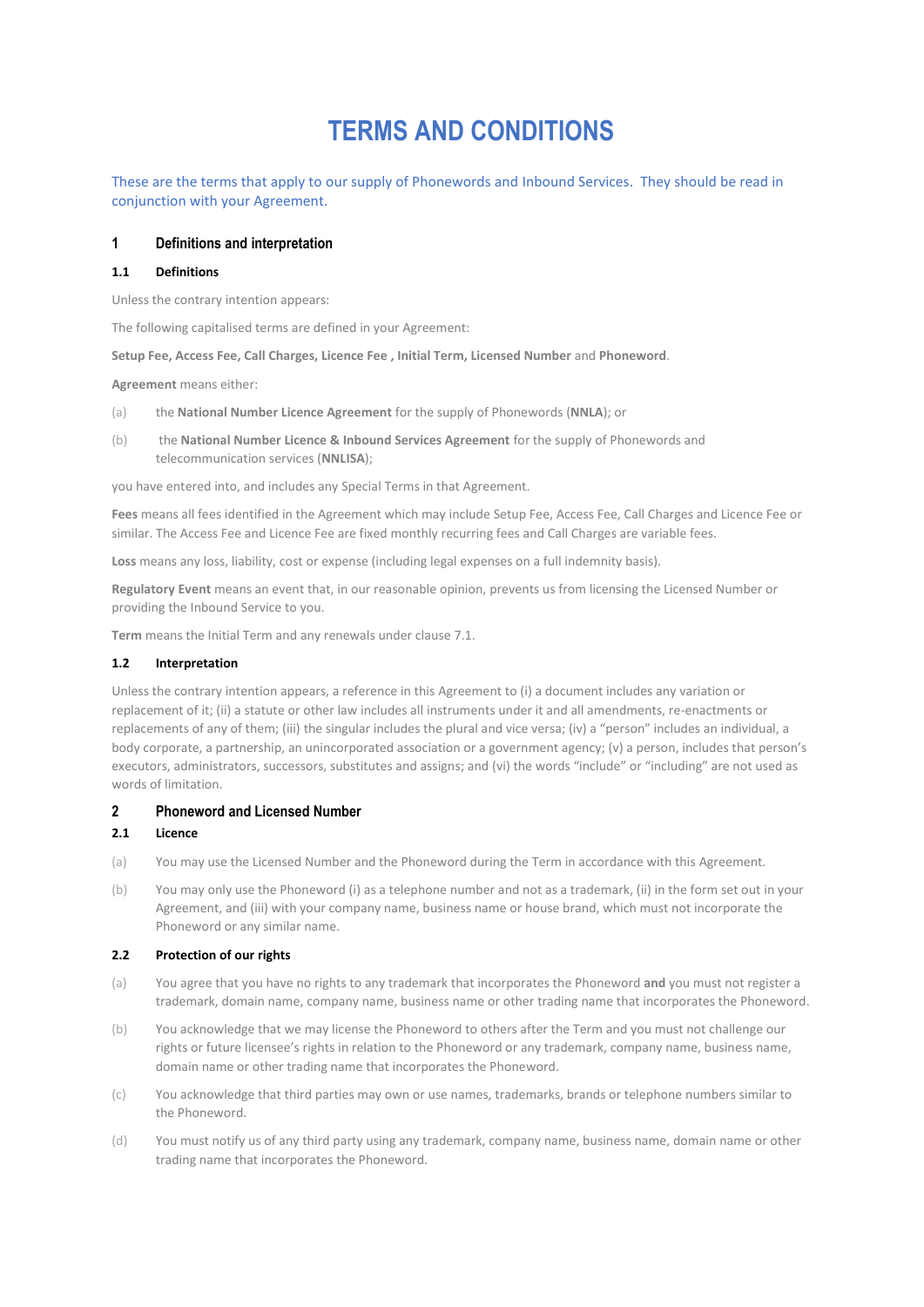# **3 Inbound Service**

## If the Agreement you have entered into is an NNLISA, the following terms will apply:

- (a) We will supply the Inbound Service in accordance with our practices and procedures. We may vary those practices and procedures from time to time, including the selection of our suppliers. We will endeavour to advise you of any changes that are likely to materially affect your use of the Inbound Service.
- (b) We may suspend the Inbound Service if (i) you fail to comply with this Agreement, (ii) a supplier suspends the Inbound Service (or a part thereof) or (iii) it is necessary or desirable to do so as a result of an event outside our reasonable control (including a Regulatory Event).
- (c) The plans and features available in relation to the Inbound Service are specified in your Agreement. Contact us if you want to change your selected plan or features. Your Fees will vary from the date the requested change takes effect, provided that you cannot reduce your Fees during the Initial Term. A reconfiguration fee of \$45 per 15 minutes or part thereof applies to implement any change.
- (d) Call charges on our Inbound Service are calculated per call with the number of seconds multiplied by your Per Second Call Rate and each call charge is rounded up to the nearest cent ex GST. Per Second Call Rate means the cents per minute call rate (excluding GST) specified in your plan divided by sixty seconds and rounded to two decimal places.

# **4 Telecommunication Services**

## If the Agreement you have entered into is an NNLA, the following terms will apply:

- (a) You are responsible for acquiring the telecommunication service to be used with the Licensed Number and must tell us of the details of the service within 14 days of connection.
- (b) You must connect the telecommunication service within 35 days of this agreement becoming effective or we may terminate this Agreement and license the Phoneword to another party.
- (c) You may change your telecommunication service at any time but must provide us with updated details of the new service within 14 days.

## **5 Fees and payment**

- (a) We will invoice and uou must pay us (i) any Setup Fee at or before commencement of your Service, (ii) fixed or recurring Fees monthly in advance, and; (iii) any variable Fees monthly in arrears. All Fees are as described in your Agreement.
- (b) If you do not pay the Fees when due, we can charge you (i) a \$25 administrative fee; and (ii) interest at the Reserve Bank of Australia's official cash rate plus 5% until the Fees are paid in full.
- (c) You must pay us (i) any legal costs incurred by us on a solicitor/client basis, (ii) any court or service fees incurred by us, and (iii) any fees paid to a debt collector or mercantile agent, in respect of any action or proceedings undertaken in relation to recovering monies you owe us.
- (d) If we must pay GST on a supply made in connection with this Agreement, then you must pay us an additional amount equal to that GST. We will provide you with a tax invoice. You must pay to us any taxes levied on or in relation to the Licensed Number, Phoneword or Inbound Service.

## **6 Warranty, liability and indemnity**

## **6.1 Our warranties**

- (a) We warrant that we have the right to license the Licensed Number and, if the Agreement you have entered into is an NNLISA, we further warrant we have the right to provide the Inbound Service to you. You acknowledge that we may have obtained the right to license the Licensed Number from a third party.
- (b) We do not make any representations or warranties in relation to the Licensed Number, Phoneword or Inbound Service (where the Agreement you have entered into is an NNLISA) other than the warranty in clause 6.1(a).
- (c) It is your responsibility to assess whether the Licensed Number, Phoneword and, where the Agreement you have entered into is an NNLISA, Inbound Service meet the requirements of your business and to develop and implement marketing that complements the Phoneword.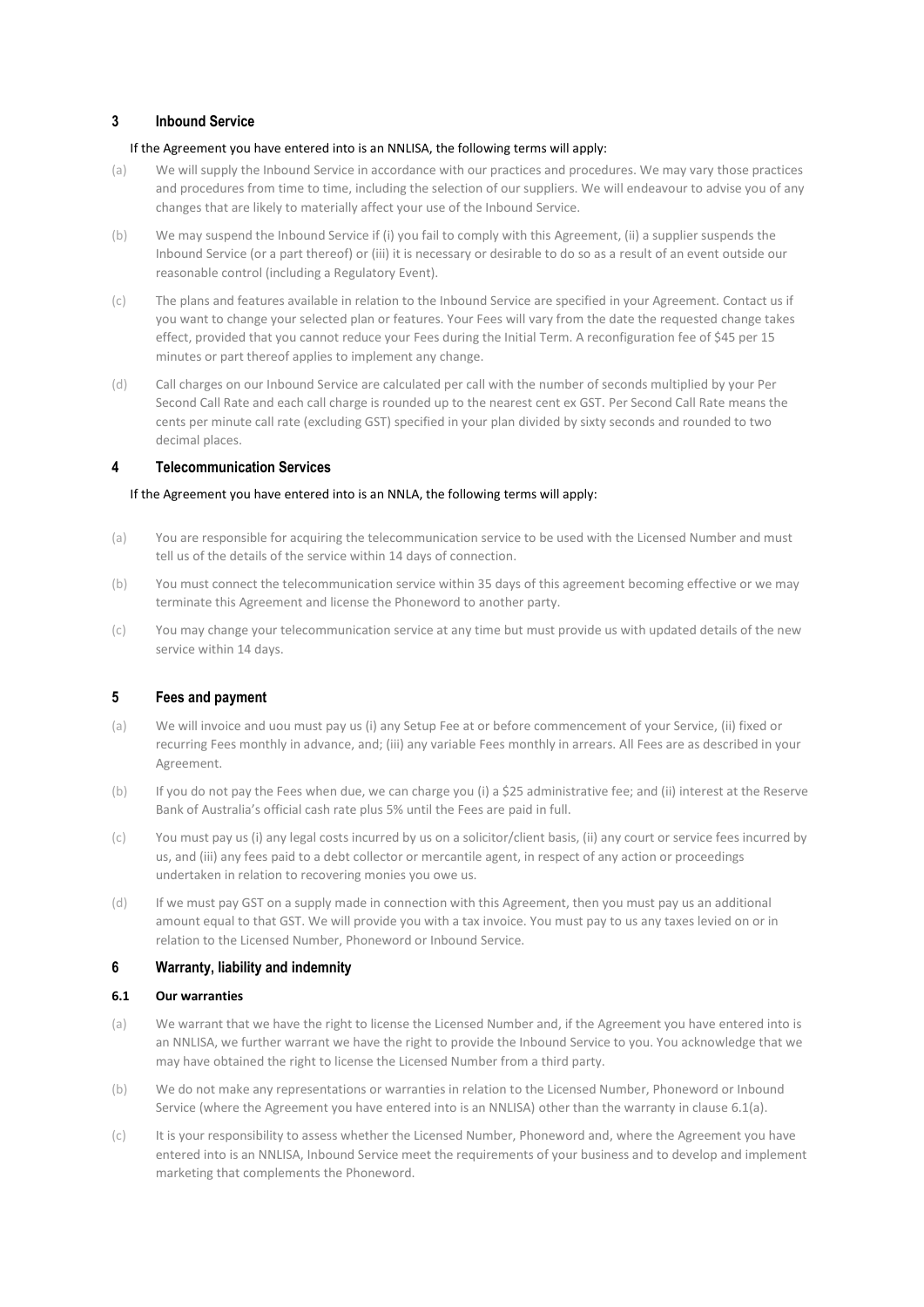(d) You may have additional rights under the Competition and Consumer Act 2010 (Cth). Nothing in this Agreement excludes, restricts or modifies rights that a party may have under any legislation that cannot be lawfully excluded, restricted or modified.

## **6.2 Your warranties**

- (a) You warrant that your use of the Phoneword (i) will comply with all laws, industry codes and regulations, and (ii) will not infringe the rights of any person or be misleading or deceptive or constitute passing off.
- (b) If a third party claims that your use of the Phoneword infringes their rights or is misleading or deceptive or constitutes passing off, it is your responsibility to obtain legal advice and resolve the matter with the third party.
- (c) You indemnify us against any Loss suffered or incurred by us in connection with any breach by you of this Agreement, including the above warranties.

#### **6.3 Limitation of liability**

- (a) Subject to clause 6.3(b), our aggregate liability for any Loss suffered by you during any year (from 1 July to 30 June) of the Term is limited to the total amount of Fees paid by you to us in that year.
- (b) Our liability for a breach of a consumer guarantee under the Competition and Consumer Act 2010 (Cth) is limited to, at our option, suppling equivalent goods or paying the cost of supplying equivalent goods or resupplying the services or paying the cost of resupplying the services (as applicable).

# **7 Term and termination**

## **7.1 Term and renewal**

This Agreement commences when signed by both parties and continues for the Initial Term. At the end of the Initial Term this Agreement will automatically continue unless you give us written notice of termination at least 30 days before the end of the Initial Term. If the Initial Term has ended and the Agreement is continuing, , you may terminate this Agreement at any time by giving us at least 30 days written notice of termination.

#### **7.2 Termination**

- (a) We may terminate this Agreement by written notice to you (i) if you fail to remedy a material breach of this Agreement within 30 days of being asked to do so, (ii) if you become subject to any form of external administration, fail to comply with a statutory demand, are unable to pay your debts when they fall due; or (iii) if a Regulatory Event occurs. Breach of clause 2.2(d) is not a material breach.
- (b) You may terminate this Agreement by written notice if we breach this Agreement and do not rectify the breach within 30 days of being asked in writing to do so.
- (c) You may terminate the Inbound Service component of your NNLISA at any time by providing at least 30 days written notice after which, only the terms of a NNLA will apply.

#### **7.3 Cancellation fee**

If this Agreement is terminated during the Initial Term other than under clause 7.2(b) we may charge you a cancellation fee equal to 50% of the Fees due for the remainder of the Initial Term (**Cancellation Fee**).The Cancellation Fee is a genuine preestimate of the loss we will incur from early termination.

#### **7.4 Consequences of termination or expiration**

- (a) Upon termination or expiry of this agreement, you must (i) cease using the Inbound Service (where the Agreement you have entered into is an NNLISA), Licensed Number and the Phoneword, (ii) not use '1300', '1800' or '13' as part of a trademark, company name, business name or domain name, (iii) transfer to us or cancel, at our option, any trademark application or registration, domain name, company name, or business name that incorporates the Phoneword, (iv) take reasonable steps to inform your customers and other interested persons that you can no longer be contacted using the Licensed Number or Phoneword, and (v) execute all documents and do all things to give effect to the above.
- (b) Clauses 2.2, 5, 6.2, 6.3, 7.3, 7.4 and 8 (other than 8(d)) survive termination or expiration of this Agreement.

## **8 General**